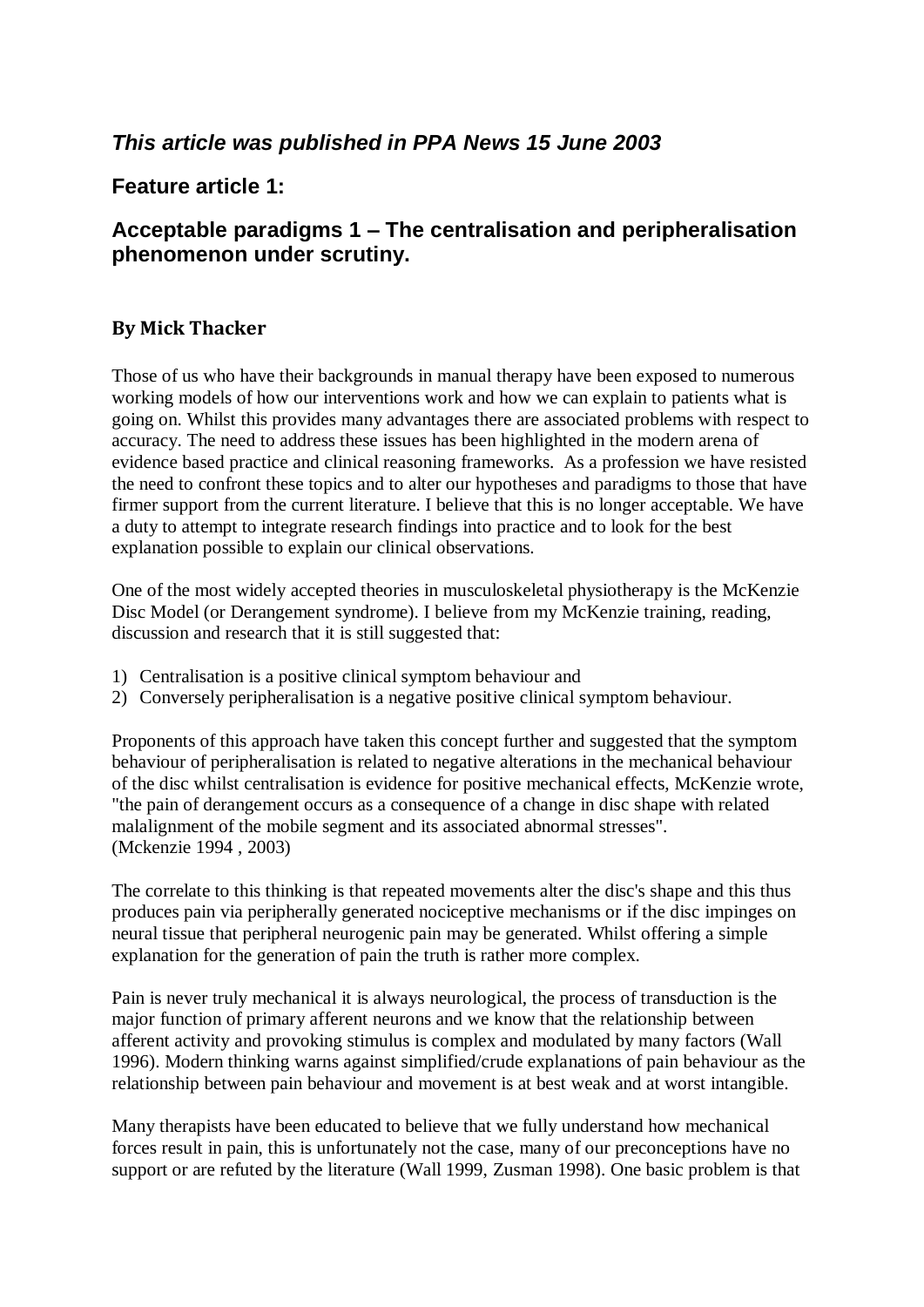many therapists tend to extrapolate from work that looks at mechanisms involving cutaneously generated pain. Recent advances have demonstrated that pain arising from stimulation of different tissues/structures has many different and unique (to that tissue) mechanisms (Woolf 1994). The transduction of mechanical stimuli into afferent neuronal firing is still poorly understood. (See Tanner et al 1997 for a detailed review). Most of the studies detailing mechanically produced pain highlight the requirement of pre-sensitisation of the mechanically sensitive afferent by exposure to inflammatory mediators (Kushlich et al 1991, Nygaard et al 1997, Siddell & Cousins M.J. 1997, Aoki et al 2002)

But does this fact have any relevance to the disc model proposed by McKenzie? Is it important for us?

I believe so, many recent (and not so recent) studies report that damaged discs release a myriad of pro inflammatory chemicals including and perhaps most importantly growth factors, cytokines and matrix metallo-proteinases (Hasue 1993, Kawakami et al 1994a&b, Olmarker et al 1997, Kikuchi et al 1998, Olmarker & Larsson 1998, Aoki et al 2002, DeLeo & Winkelstein 2002). Their release has been repeatedly linked to the generation of pain and mechanosensitivity following disc injuries (Kushlich et al 1991, Hasue 1993, Kawakami et al 1994a&b, Olmarker et al 1997, Olmarker & Rydevik 1997, Olmarker & Larsson 1998, Aoki et al 2002, DeLeo & Winkelstein 2002). An interesting feature of this phenomenon is that contained and un-contained disc lesion actually produce a different repertoire of chemicals (Nygaard et al 1997).

The question here is how can this be incorporated into the disc model of Mckenzie?

Some may say easily and be tempted to see this as support for the work of people like Donelson et al (1997) who have demonstrated that contained and non contained disc show different responses to repeated movements. The problem here is that such simple reasoning would rely on these chemicals having effects limited to local tissues/structures. The truth is that they do not (McMahon et al 1993, Hopkins&Rothwell 1995, Hanai et al 1996, Kawakami et al 1994a&b, Cavanagh et al 1997, Olmarker et al 1997, Kikuchi et al 1998, Olmarker & Larsson 1998, Colburn et al 1999, DeLeo & Winkelstein 2002).

Several of these chemicals are known to cause central changes that are linked to the production and maintenance of pain. The main effect of these chemicals is to produce alterations in the sensitivity of the dorsal horn (McMahon et al 1993, Woolf 1994). (See also Gifford (1998) for detail re the processes involved)

There are several clinical manifestations associated with central sensitisation, but the key one in terms of this discussion is the capacity for changes/spreading of receptive fields.

Receptive fields are basically the areas of tissue that a single or group of sensory nerves look after. Charts of dermatomes and peripheral cutaneous nerve supplies are examples of theoretical large-scale receptive fields. Smaller fields exist for every afferent fibre (PNS), projection (Dorsal Horn) and receiving (CNS) neuron; and fields are not restricted to skin. Unfortunately most people believe these are anatomically fixed entities. The fact is that they are not, they represent a dynamic "snapshot" of the function of the sensory processing and scrutinising systems of the nervous system. That is any change in the perception of afferent input, or even the suggestion of input will alter the size and sensitivity of the receptive field. Put more plainly thoughts and feelings can change the size, spread and sensitivity of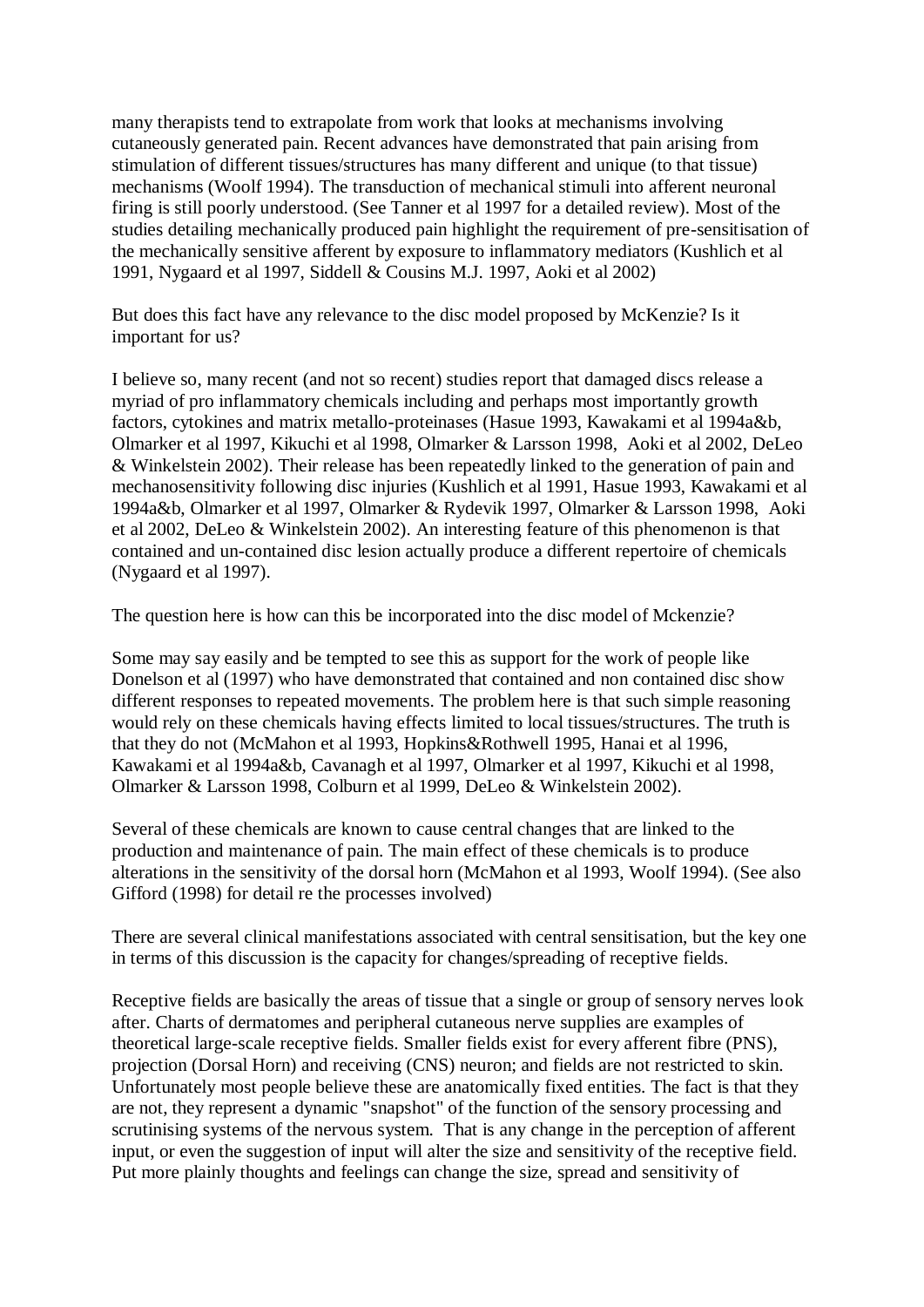receptive fields i.e. alter what many people believe are fixed entities. These changes can be measured in terms of changes that occur in thousandths, hundreds and tenths of seconds as well as minutes, hours, days and months and are easily manipulated by movement (physical) and suggestion (psychological).



Insert figure here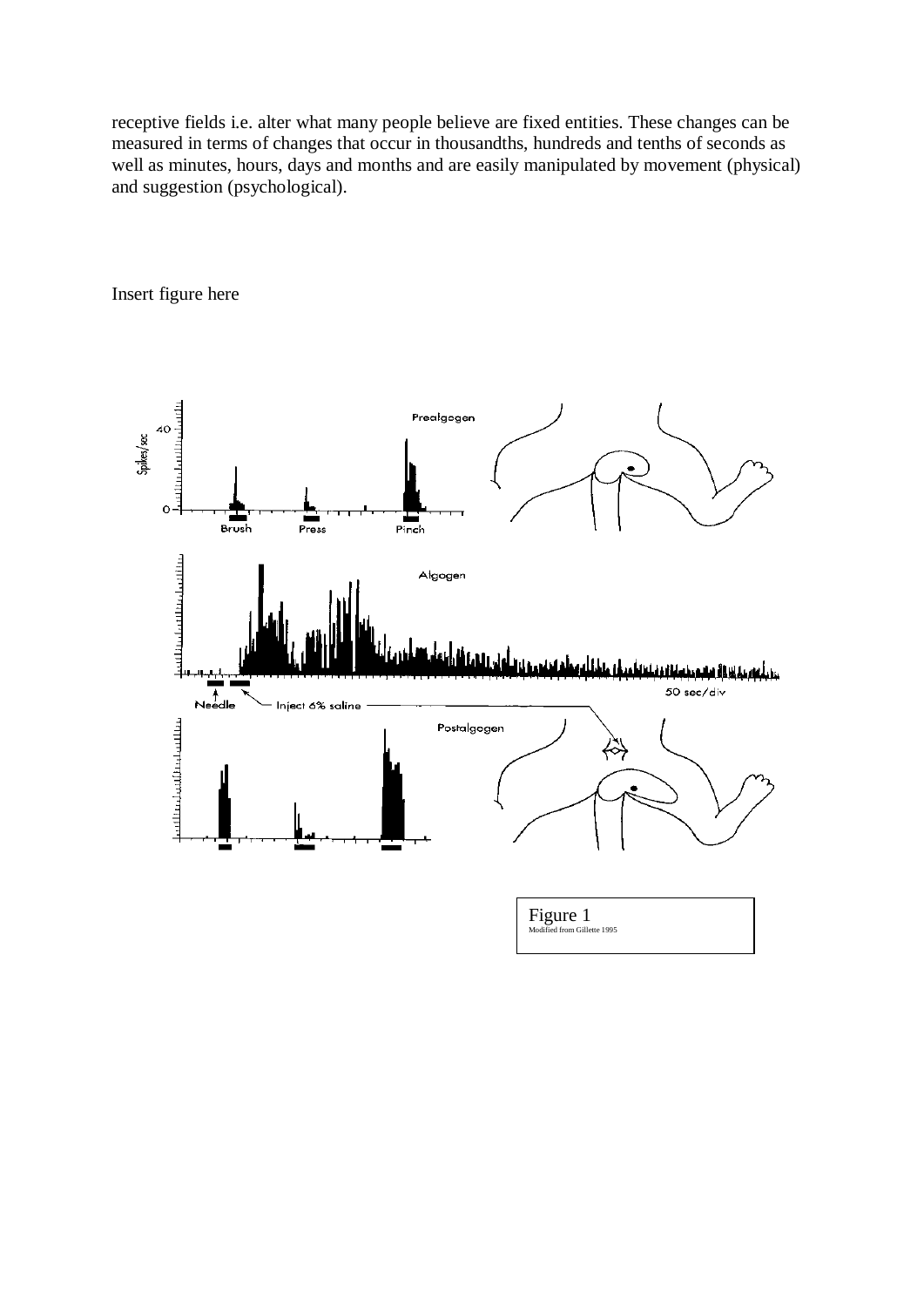Figure 1. demonstrates this effect and I believe shows a clear example of peripheralisation. There are several points to note

- 1) The receptive field in the top diagram (resembling a "Pac man") in the upper diagram changes its shape and extends down (to now resemble a "Clanger") into the leg following a nocicpetive event.
- 2) The nociceptive event (in this experiment) driving this process is the result of hypertonic saline infused into the facet joints - nothing at all to do with the disc!
- 3) Following sensitisation previously non-painful stimuli are now pain promoting (brush).

The importance of these points is

Peripheralisation involves as alteration in CNS processing and has to be understood in these terms. As stated the above alteration in the sensitivity dependent receptive field expansion was produced by an experimental paradigm that did not involve the disc, an essential finding in terms of this account. Kellgren (1938  $& 1939$ ) and Hockaday  $&$  Witty (1967) demonstrated years ago that nearly all the structures of the lumbar spine (and in particular those posterior to the facet joints) are able to produce buttock, thigh and leg pain in many cases that extended into the foot.

To state the obvious; if a patient presents with pain that is made worse by, for example, flexion and as a result the pain extends either into or further down the limb then even the most uninformed of us could suggest either that this movement be carefully limited or that the opposite movement may help. Sticking with a purely mechanical (narrow) view we could suggest that stress is being removed from an irritated tissue rather then the disc changing shape.

Any structure that is sited posterior to the zygoapophysal joint will be tensioned by forward flexion. Thus any 'posterior' tissues that are damaged or exposed to algogenic substances will produce a nociceptive input to the CNS and have the potential to result in an alteration in peripheral receptive fields similar to those seen in the above experiment. Further, any normal afferent barrage that inputs into a sensitised nervous system has the potential to produce similar alterations in symptom behaviour.

I believe that this sort of information seriously undermines the suggestion that alterations in disc shape/mechanics are responsible for the behaviour of symptoms in the so-called derangement syndrome.

Pain is modulated by both tonic (on going) and phasic (recruited during painful experiances) endogenous mechanisms. These include both physical and psychological stimuli.

Responses to movements perceived as helpful (including those erroneously seen by therapists as reducing the derangement) may be exerting their effect by altering the balance between the afferent (pain producing) and the modulatory (pain relieving) systems.

I believe that this perspective has received little attention because it is not something the organised bodies of the McKenzie institute or McKenzie himself has encouraged. McKenzie wrote, "Our treatment methods must be directed at improving the pathologic condition rather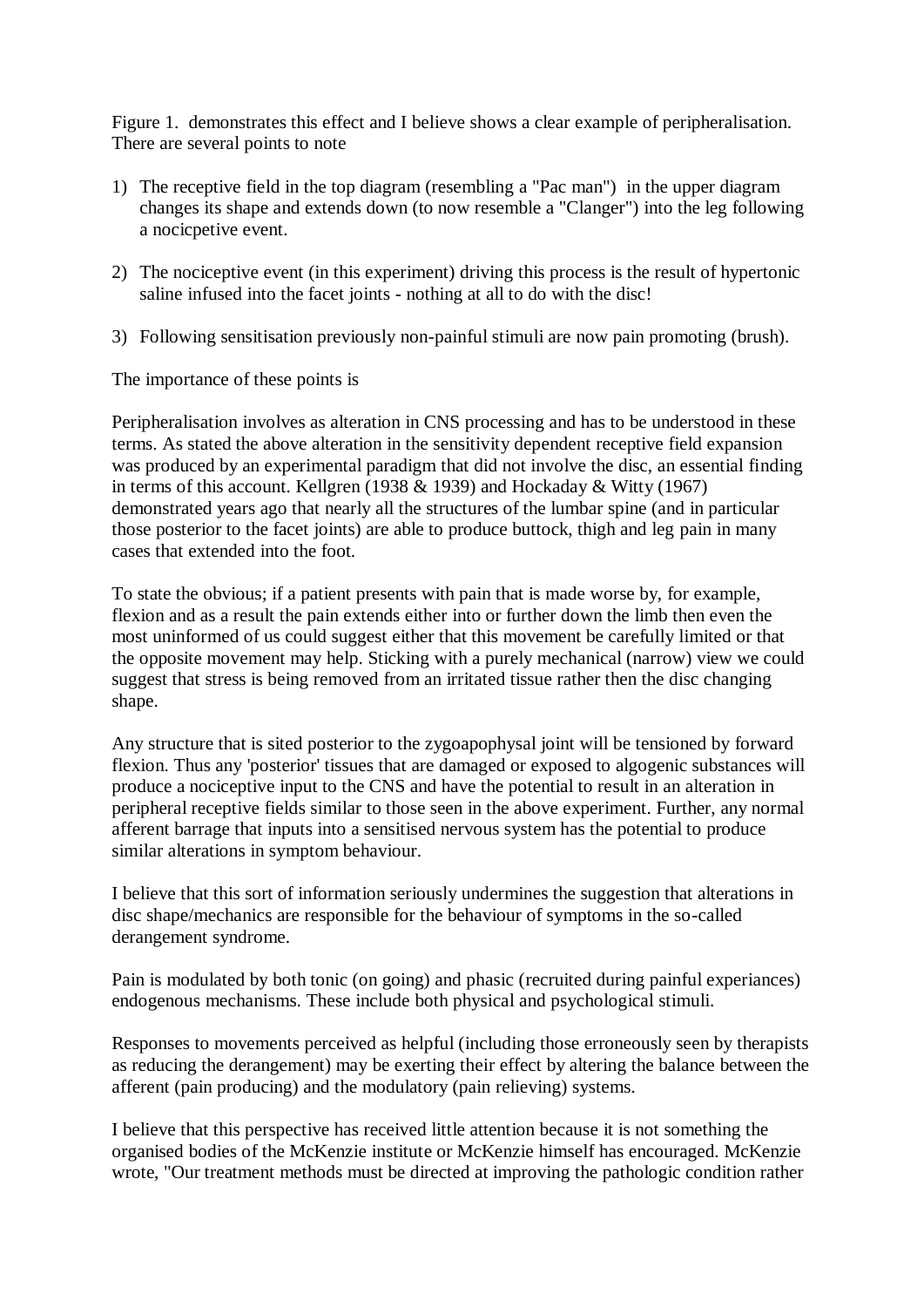than modulating pain" (McKenzie 1995). I am not sure that the pathologic condition he refers to has actually been proven as the source of the symptoms that his approach attempts to fix!

The basic message I have attempted to convey is that the behaviour of pain is an expression of the nervous system and is dependent on the balance between afferent input/central processing and modulation of pain. It is important to remind the reader that both sides of this equation are as susceptible to manipulation via the mind as from physical stimuli such as exercise.

So far in this account I have accepted the basic premise that centralisation represents a positive clinical phenomenon. I believe however that this may not be as clear cut as originally thought/proposed. Practitioners often tell patients that even if the pain in the spine is worse then as long as the peripheral pain is reducing/gone then they can consider that as a postive outcome of treatment.

Marshall Devor has suggested (Devor 1991 & 1999) that local (either central or unilateral) back pain may be the result of dorsal primary ramus entrapment. Recollection of the anatomic course of these nerves would suggest they are vulnerable to compression during extension like maneuvers. Could it be possible that the increased back pain noted and which is often difficult to relieve is in fact, a neuropathic phenomenon?

In the last edition of PPA News Louis Gifford suggested that extension is also potentially dangerous as it may contribute to a stenotic like syndrome. I believe that these two pieces of information are important as they promote a new aspect to our reasoning that involves the assessment of risk during our interventions. We must all be prepared to undertake a cost (i.e. danger to the patient) benefit (i.e. helpful to the patient) assessment. It would be a shame if we continued to promote approaches that involve potential risks on the basis of a perceived benefit that is based on non-rational and out dated reasoning.

## *Conclusion*

The aim of this brief account was to challenge some of the widely held beliefs about a well established model of pathology in musculoskeletal medicine. Rather then an attack on the Mckenzie system, this account attempts to highlight a common problem in the wider world of physiotherapy. That is the continued (long term) acceptance of a theory despite contradictory/alternative evidence from modern science.

This is a problem not limited to physiotherapy, Pat Wall once said:

" it is nearly impossible to replace a well known simple scheme with a more complex one."

I believe that this applies directly to the case of the Mckenzie disc model and the subsequent pain behaviours it is thought to produce.

Rather then being destructive this account is motivated by a need for all of us to assess our practice in the light of current knowledge. I believe that it demonstrates the limitations of thinking in one dimension (i.e. biomechanical) and calls for broadening of approach to encompass modern neurophysiology and pain science.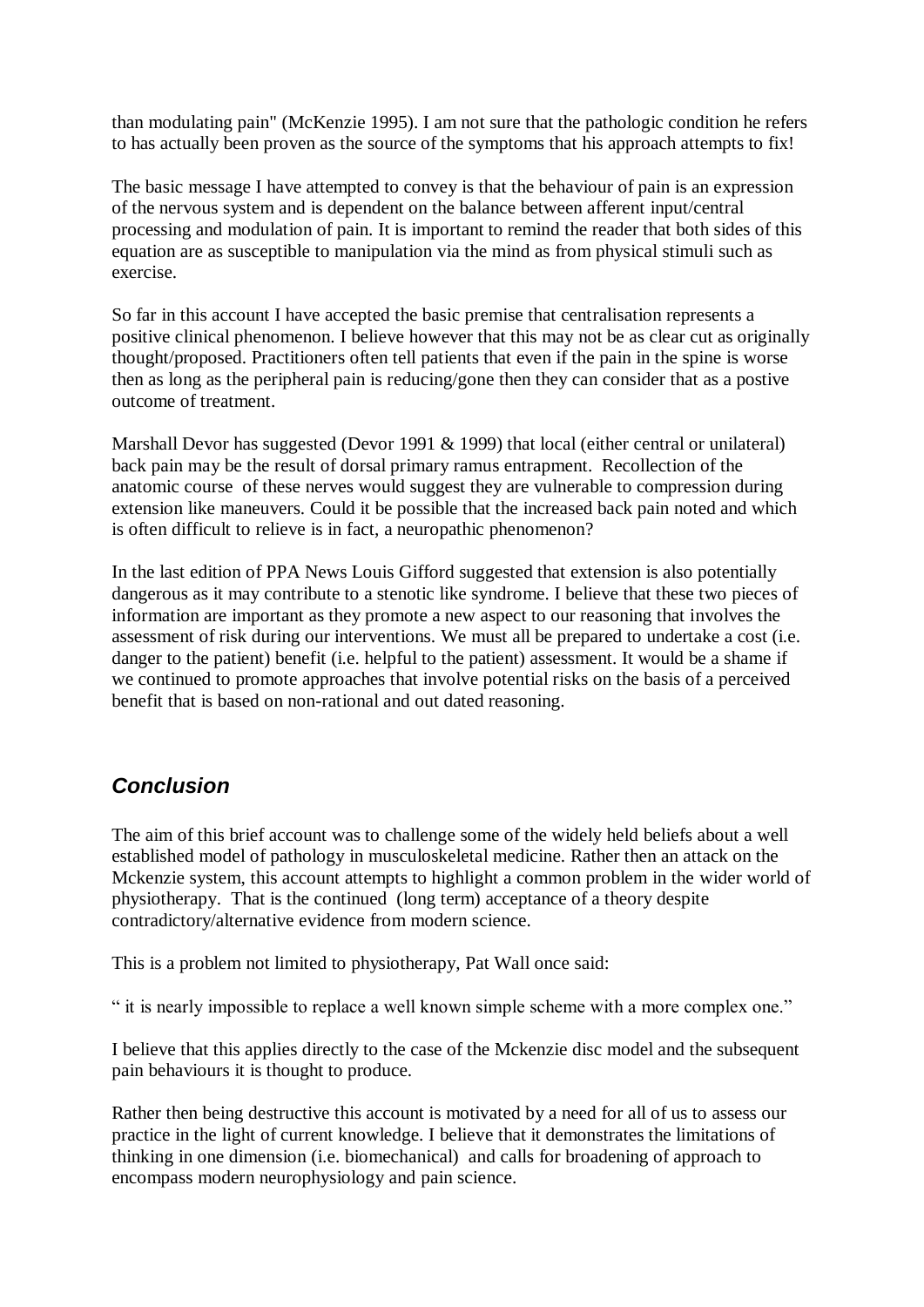It also raises the question of the need to make cost-benefit analysis to assess risk in patient

management.

### **Mick Thacker MSc M CSP SRP Grad Dip Phys MMACP**

Lecturer Division of Physiotherapy and Research Fellow, Sensory Functions Group. Centre for Neuroscience Research. King's Colleg, London University.

### **References & Further Reading**

Aoki Y., Rydevik B., Kikuchi S., Olmarker K. (2002) Local application of Disc Related Cytokines on Spinal Nerve Roots. Spine 27:15:1614-1617.

Cavanagh J.M., Ozaktay A.C., Yamashita T., Avramov A., Getchall T.V., King A.I. (1997) Mechanisms of Low Back Pain. Clin. Orthop. Rel. Res. 335:166-180.

Colburn R.W. Rickman A.J., DeLeo J.A. (1999) The Effect of Site and Type of Injury on Spinal Glial Activation and Neuropathic Pain Behaviour. Experimental Neurology 157:289-304.

CSAG. (1994) Report on Back Pain. Clinical Standards Advisory Group. HMSO. London.

DeLeo J.A., Winklestein B.A. (2002) Physiology of Chronic Spinal Pain Syndromes. Spine 27:22:2526-2537.

Devor M. (1999) Unexplained Perculiarities of the Dorsal Root Ganglion. Pain Supplement 6:S21-S27.

Devor M. (1996) Pain Mechanisms and Pain Syndromes in Campbell J.N.(ed) Pain 1996 - An Updated Review. IASP Press. Seattle.

*Donelson R., Aprill C., Medcalf R., Grant W. (1997) A prospective study of centralization of lumbar and* 

*referred pain: A predictor of symptomatic discs and anular competence. Spine 22(10); 1115-1122.*

*Gifford L.S. (1998) Chapters 2-5 In Gifford L.S. (ed) Topical Issues in Pain. Whiplash: Science and* 

*Management. Fear Avoidance Beliefs and Behaviour. CNS Press. Falmouth.*

Gillette R.G. (1995) Spinal Cord Mechanisms of Referred Pain and Related Neuroplasticity in Gatterman R.J. (ed) Foundations of Chiropractic Subluxation. Mosby . St. Louis.

Hanai F., Matsui N., Hongo N. (1996) Changes in Response of Wide Dynamic Range Neurons in the Spinal Dorsal Horn After Dorsal Root or Dorsal Root Ganglion Compression. Spine 21:12:1408-1415.

Harding V. (1999) The Role of Movement in Acute Pain In Max M. (ed) Pain 1999 - An Updated Review. IASP Press. Seattle.

Hasue M. (1993) Pain and the Nerve Root. Spine 18:14: 2053-2058.

Hockaday J.M., Witty C.W.M. (1967) Patterns of referred pain in the normal subject. Brain 90:481.

Hokfelt T., Zhang X., Weisenfeld-Hallin Z. (1994) Messenger Plasticity in Primary Sensory Neurons Following Axotomy and its Functional Implications TINS 17:22-30.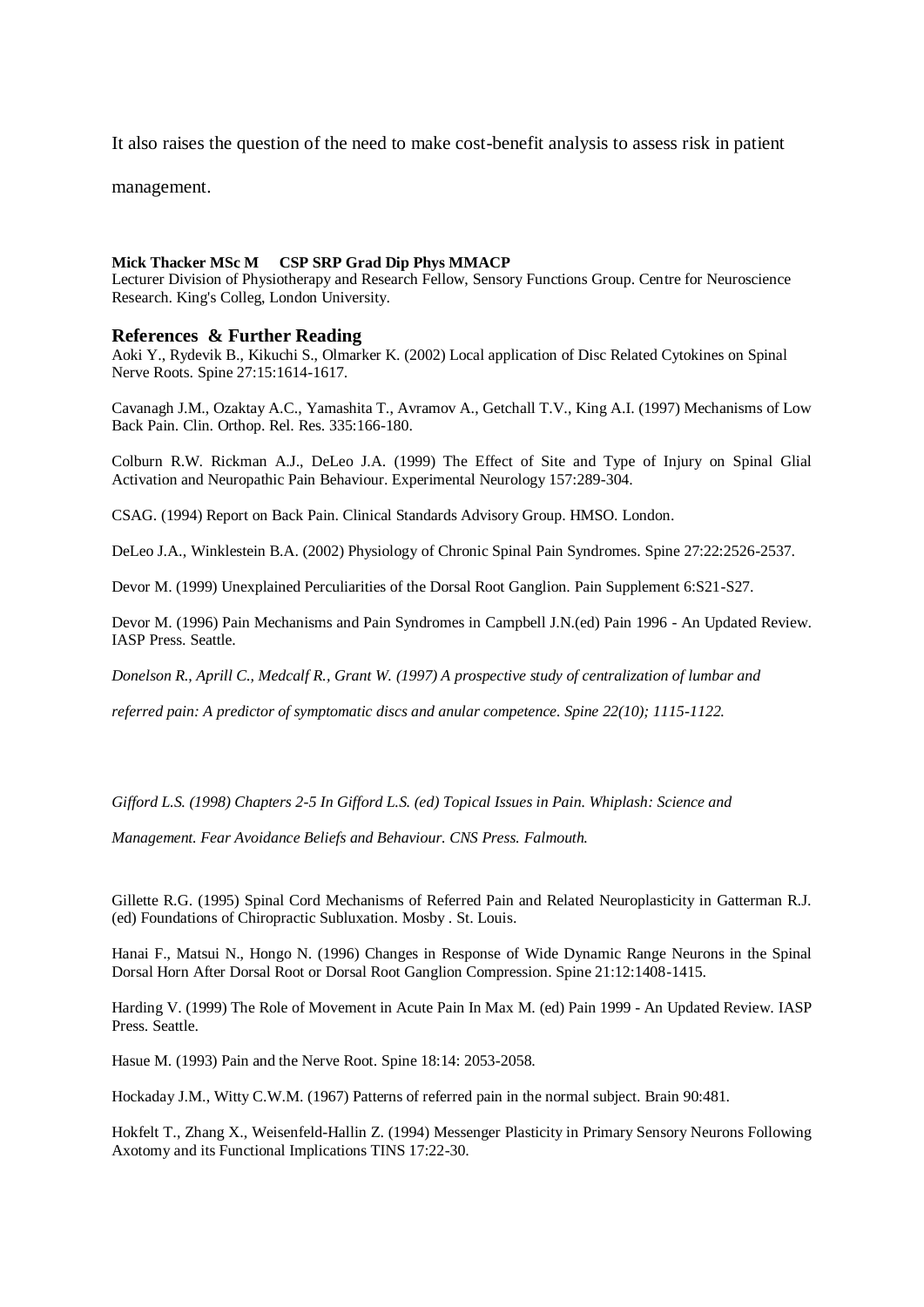Hopkins S.J., Rothwell N.J. (1995) Cytokines and the Nervous System 1: Expression and Recognition. TINS 18:2: 83-88.

Kawakami M., Weinstein J.N., Chatani K., Spratt K.F., Meller S.T., Gebhart G.F. (1994a) Experimental Lumbar Radiculopathy. Spine 19:16;1780 -1794.

Kawakami M., Weinstein J.N., Chatani K., Spratt K.F., Meller S.T., Gebhart G.F. (1994b) Experimental Lumbar Radiculopathy. Spine 19:16;1795-1802.

Kellgren J.H. (1938) Observations on referred pain arising from muscle. ClinSci 3:175.

Kellgren J.H. (1939) On the distribution of pain arising from deep somatic structures with charts of segmental pain areas. Clin Sci. 4:35.

Kikuchi T., Nakamura T., Ikeda T., Ogata H., Takagi K. (1998) Monocyte Chemoattractant Protien -1in Intervertebral Disc. Spine 23:10: 1091-1099.

Klaber-Moffett J.A. & Richardson P.H. (1995) The influence of Psychological Variables on the development and Perception of Musculoskeletal Pain. Physiotherapy Theory and Practice 11, 3-11.

Kushlich S.D., Ulstrom C.L., Michael C.J. (1991) The Tissue Origin of Low Back Pain and Sciatica. Orthopaedic Clinics of North America 22:2:181-187.

McKenzie R.A. (1994) Mechanical diagnosis and therapy for disorders of the low back in Twomey L.T. & Taylor J.R. (Eds) Physical therapy of the low back  $2<sup>nd</sup>$  Ed. Churchill Livingstone. New York.

McKenzie Institute International ; http://www.mckenziemdt.org/

McMahon S.B., Lewin G.R., Wall P.D. (1993) Central Hyperexcitability Triggered by Noxious Inputs. Current Opinion in Neurobiology 3. 602-610.

Nakamura S-I., Myers R.R. (2000) Injury in Dorsal Root Ganglia Alters Innervation of Spinal Cord Dorsal Horn Lamina Involved in Nociception. Spine 25:5:537-542.

Nygaard O.P., Mellgren S.I., Osterud B. (1997) The Inflammatory Properties of Contained and Uncontained Lumbar Disc Herniation. Spine 22:21: 2484-2488.

Olmarker K., Brisby H., Yabuki S., Nordborg C., Rydevik B. (1997) The effects of Normal, Frozen, and Hyaluronidase- Digested Nucleus Pulposus on Nerve Root Structure and Function. Spine 22:5: 471-476.

Olmarker K., Larsson K. (1998) Tumour Necrosis Factor- and Nucleus Pulposis Induced Nerve Root Injury. Spine 23:23: 2538-2544.

Olmarker K., Rydevik B. (1997) Pathophysiology of Sciatica. Orthopaedic Clinics of North America 22:2:223- 234.

Peat G. (2000) Interpreting The Results of Treatment in Gifford L.S. (ed) Topical Issues in Pain 2: Biopsychosocial assessment and Management. Relationships and Pain. CNS Press. Falmouth.

Rutkowski M.D., Winklestein B.A., Hickey W.F., Pahl J.L., DeLeo J.A. (2002) Lumbar Nerve Root Injury Induces Central Nervous System Neuroimmune Activation and Neuroinflammation in the Rat. Spine 27:15:1604-1613.

Siddell P.J., Cousins M.J. (1997) Spinal Pain Mechanisms. Spine 22:1:98-104

Tanner K.D., Gold M.S., Reichling D.B., Levine J.D. (1997) Transduction and excitability in nociceptors: Dynamic Phenomena in Borsook D. (ed) Molecular Biology of Pain. IASP Press . Seattle.